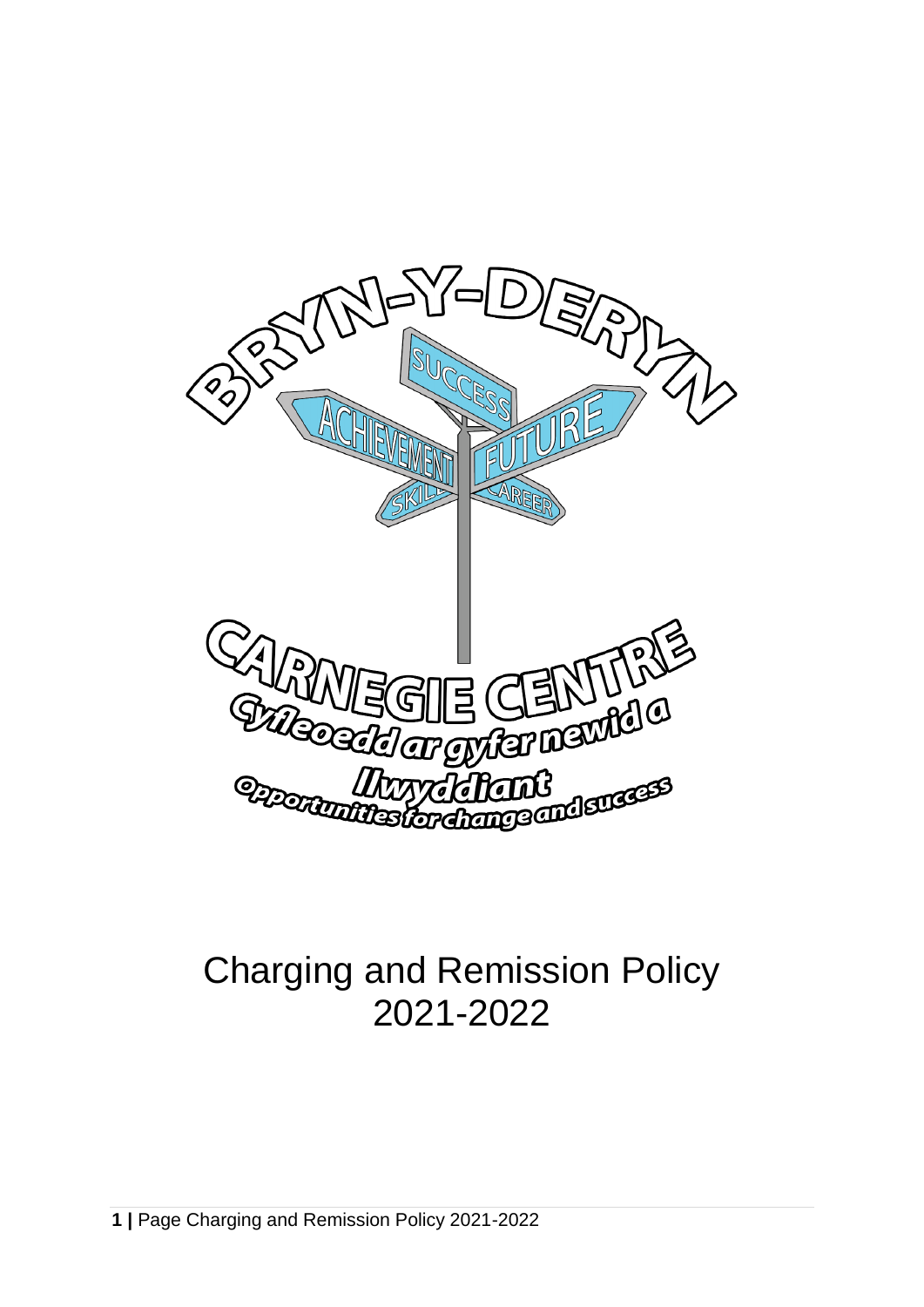## 1.0 **INTRODUCTION**

- 1.1 Sections 449-462 of the Education Act 1996 set out the law regarding what charges can and cannot be made for activities in schools maintained by Local Authorities in Wales. The 1996 Act prescribes what activities governing bodies may and may not charge for when taking place during or outside school hours, including residential activities.
- 1.2 This policy has been formulated in accordance with guidance from the Welsh **Government**
- 1.3 The aim of the policy is to set out what charge will be levied for activities and the letting of school premises, what remissions will be implemented and the circumstances under which voluntary contributions will be requested from parents.
- 1.4 The Management Committee of the school are responsible for determining the content of the policy and the Headteacher the implementation.
- 1.5 The Management Committee acknowledges the right of every student to receive free school education and understands that activities offered wholly or mainly during normal teaching time must be made available to all students regardless of their parents' ability or willingness to help meet that cost.
- 1.6 This policy will be reviewed annually

#### 2. **CIRCUMSTANCES WHERE CHARGES CAN AND CANNOT BE MADE**

#### 2.1 **Circumstances where no charge is made**

 The Management Committee of the School recognise that legislation prohibits charges for the following:

Education in School

- Education provided wholly or mainly during school hours
- Admission to school for children of compulsory school age
- Activities which are part of the National Curriculum or part of a prescribed examinations syllabus or part of Religious Education.
- The supply of any materials, books and instruments or other equipment **Transport** 
	- Transporting registered pupils to or from the school premises, where the Local Authority has a statutory obligation to provide transport
	- Transporting registered pupils to other premises where the Management Committee or Local Authority has arranged for pupils to be educated.
	- Transport that enables a pupil to meet an examination requirement when he/she has been prepared for that examination at the school
	- Transport provided in connection with an educational trip which is part of the National Curriculum.

Residential Visits

- Education provided on any visit that takes place during school hours.
- Education provided on any visit that takes place outside school hours if it is part of the National Curriculum, or part of a syllabus for a prescribed public examination that the pupil is being prepared for at the school, or part of religious education.
- Supply teachers to cover for those teachers who are absent from school accompanying pupils on a residential trip.

Music Tuition

• Pupils learning to play musical instruments as part of the National Curriculum, or part of a syllabus for a prescribed public examination that the pupil is being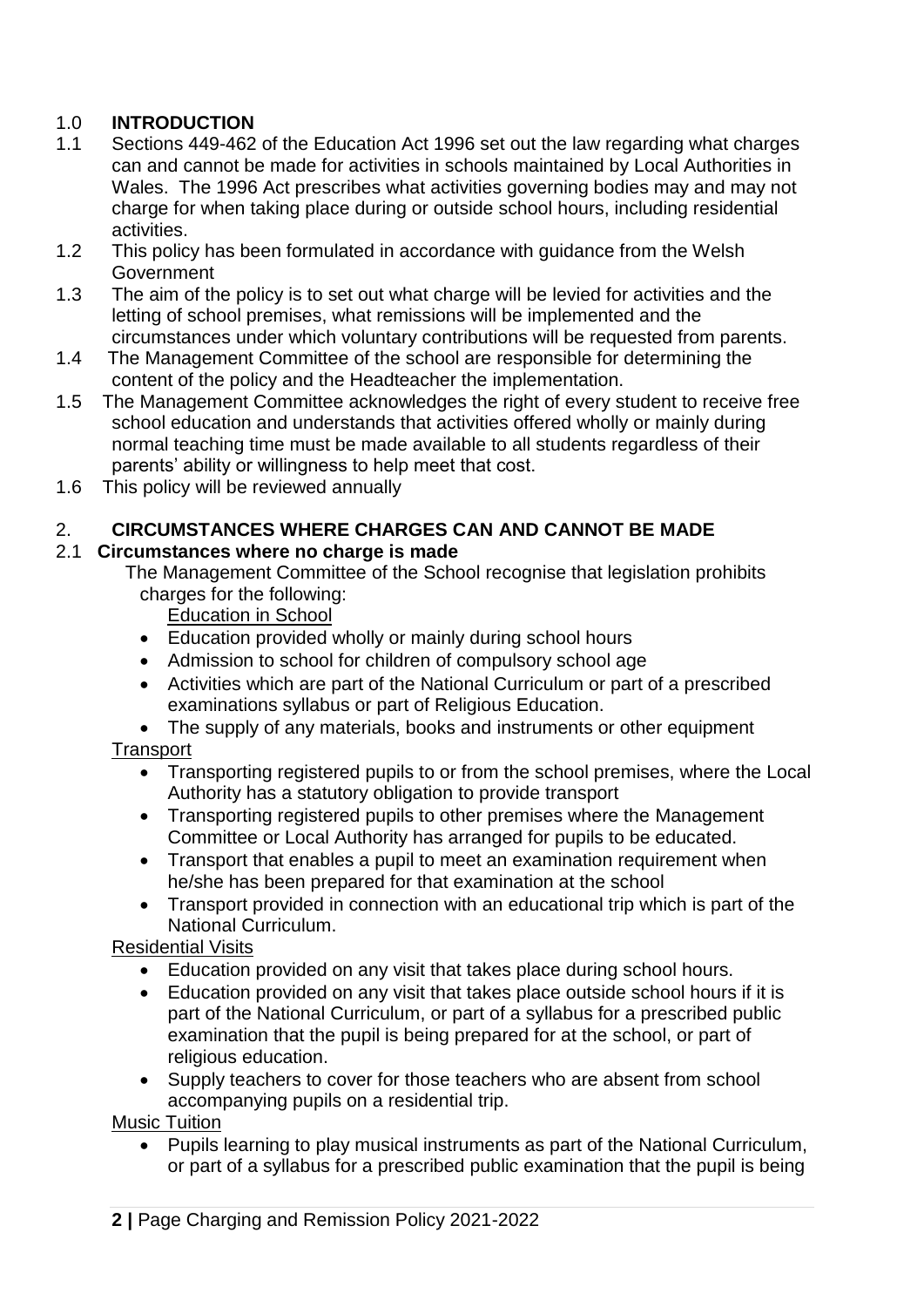prepared for at the school or part of religious education.

• Cost associated with preparing a pupil for an examination.

# Examination Fees

• Entry for a prescribed public examination, if the pupil has been prepared for it at the school or for examination re-sit(s) if the pupil is being prepared for the re-sit(s) at the school

# 2.2 **Circumstances where the School may Charge**

# Optional Extras

• Charges may be made for other activities known as 'optional extras'. Where an optional extra is being provided, a charge may be made for providing materials, books, instruments or equipment.

## **Education**

- Activities which take place mainly or wholly out of school time if they are not part of the National Curriculum, not part of a syllabus for a prescribed public examination that the pupils being prepared for at the school and not part of religious education.
- Materials used in practical subjects and project assignments provided parents have agreed in advance that they or the pupil wish to keep the finished product e.g. ingredients or materials.

## Music Tuition

• Musical instrument tuition provided to individual pupils or to a group of not more than four pupils if the teaching of music tuition is not part of the National Curriculum or a public examination syllabus being followed by the pupil.

**Transport** 

• Transport that is not required to take the pupil to school or to other premises where the Management Committee have arranged for the pupil to be provided with education.

## **Examinations**

No charge will be made for entry to a public examination except where

- The examination is on the set list, but the pupil was not prepared for it at the school;
- The examination is not on the set list but the school arranges for the pupil to take it.
- The pupil fails, without good reason, to complete the requirements of any public examination where the Management Committee or local authority originally paid or agreed to pay the entry fee.

Candidates will usually be expected to pay for re-sit examinations, with the exception of cases where the school has provided scheduled time for the preparation of candidates for these examinations. Individual cases will be looked at on merit. Where candidates are required to re-sit they will be reimbursed if their grade improves.

## Board and Lodgings

• The cost of board and lodgings for residential trips, even when taking place largely during school time. The cost will not exceed the actual cost of the provision, and prior written confirmation from the parent is required that he/she is willing to pay the charge.

## Breakages and Damage

• Where a pupil's behaviour results in damage to school property or equipment,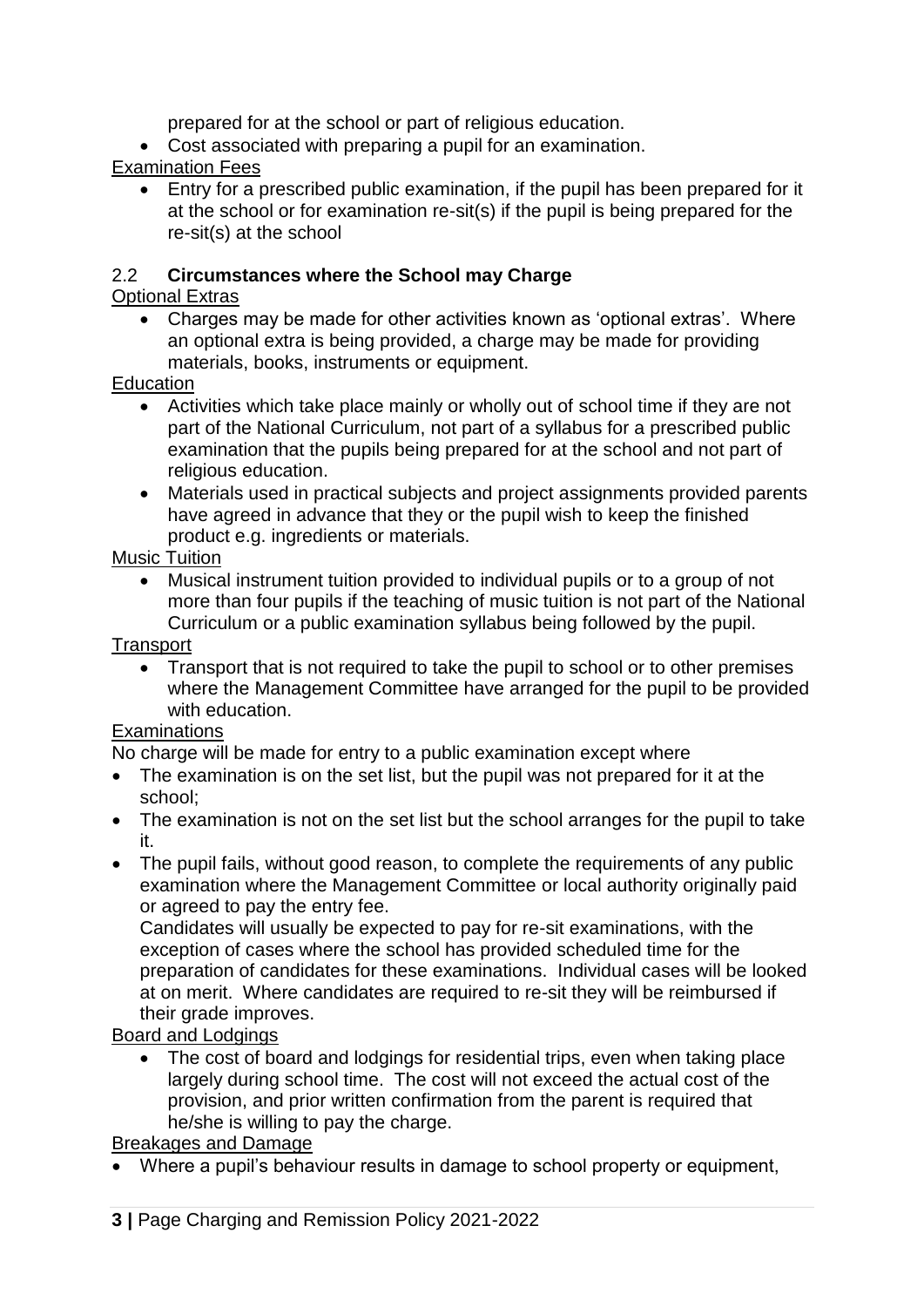parents will be asked to pay towards or for the necessary repair or replacement. Each incident should be dealt with on its own merit and at the schools discretion. Extra-curricular activities and school clubs

#### 2.3**. Remissions**

Parents who can prove they are in receipt of the following benefits will be exempt from paying the cost of board and lodgings of a residential trip:

- Income Support
- Income-based Job Seeker's Allowance
- Support under Part VI of the Immigration and Asylum Act 1999
- Child Tax Credit, providing Working Tax Credit is not also received and the family's income (as assessed by HM Revenue and Customs) does not exceed the current value.
- Income Related Employment and Support Allowance
- Guarantee element of the State Pension Credit
- Universal Credit

#### 2.4**. Voluntary Contributions**

Although schools cannot charge for school time activities, voluntary contributions may be sought from parents for activities which supplement the normal school curriculum. Contributions may be sought to meet the cost of:

• Travel

.

- Board and lodgings
- Materials and equipment
- Non-teaching staff costs
- Entrance fees
- Insurance costs

Requests to parents for voluntary contributions will state that:

- There is no legal obligation to make a voluntary contribution.
- Pupils will not be excluded through parent's inability or unwillingness to pay.
- Pupils of parents who cannot contribute will not be treated any differently.
- Where there are not enough voluntary contributions to make the activity possible and there is no way to make up the shortfall, the activity will be cancelled.
- Requests made for voluntary contributions in respect of individual pupils must not include any element of subsidy for any other pupils wishing to participate in the activity whose parents are unwilling or unable to pay the full charge.

## **3.0 Charging for the use of School Premises**

3.1 The school budget cannot be used to subsidise non-school activities, and community use of the school must at least cover the cost of letting the school to community groups. The charges set by the school cover the cost of opening the school, including the cost of caretaker time and utilities.

3.2 The charges to be levied from the hire of school premises are determined by the Local Authority